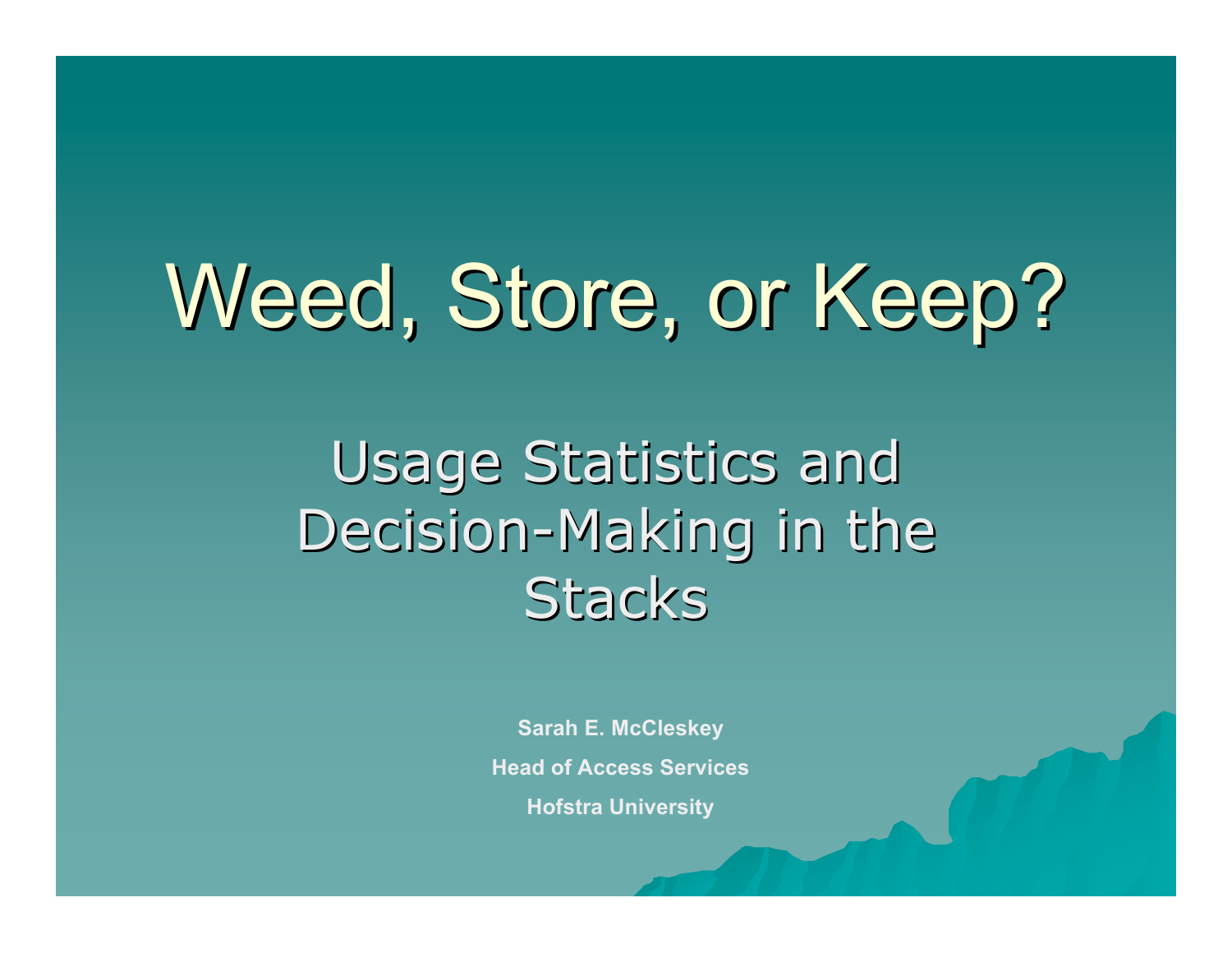# Why We Don't Weed

◆ Hard work  $\rightarrow$  Time consuming Emphasis on numbers ◆ Sacredness of collection Public backlash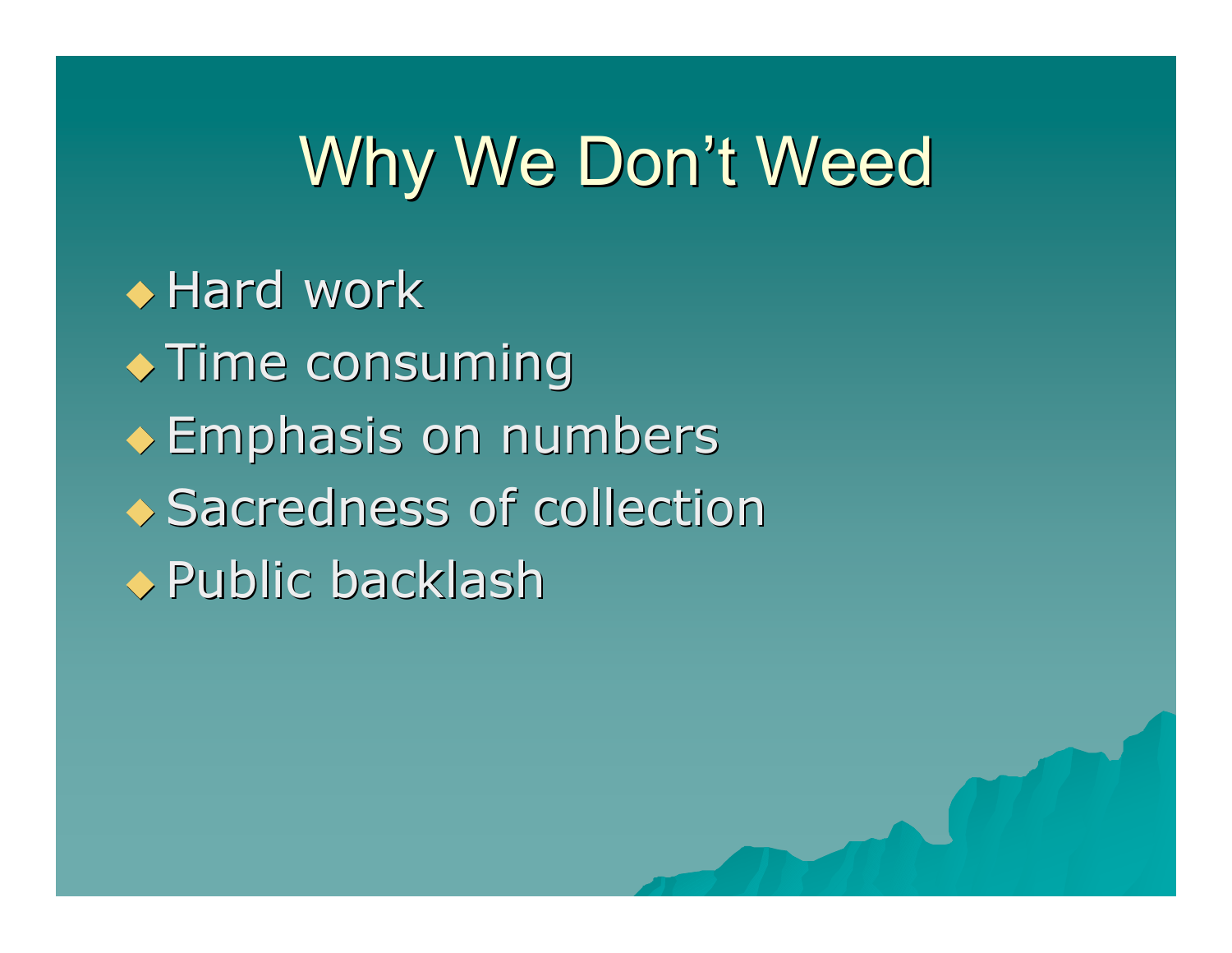#### Do you need to weed?

What is the nature of your collection? ◆ Research

◆ Support of curriculum and teaching Are numbers important to you?

> *"A high level of disuse is the price of scholarly potential"*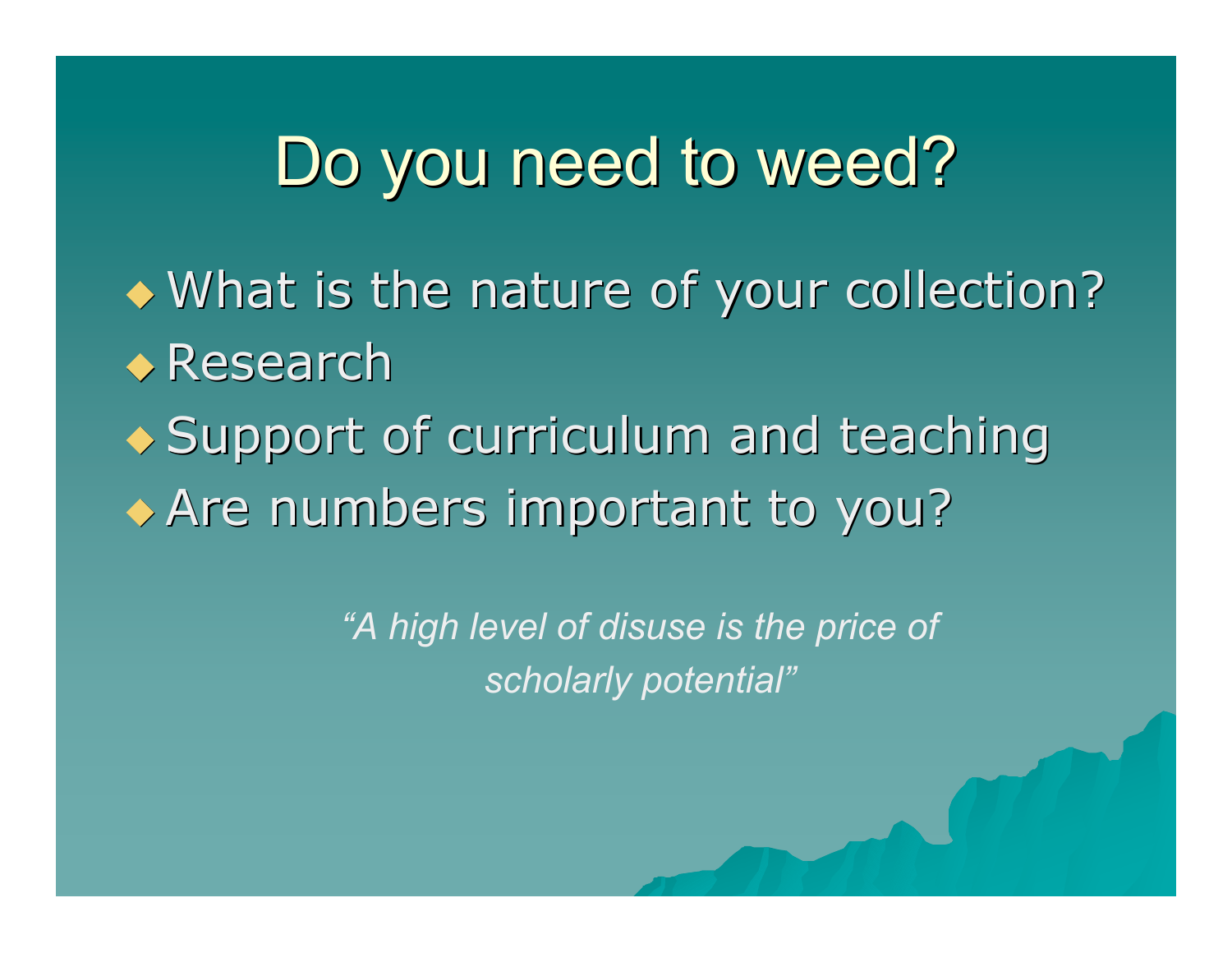# Keeping your collection active

- Weeding increases the availability of stack space for current and future growth  $\rightarrow$  Tidy shelves are more convenient for users
- $\rightarrow$  A higher proportion of materials on the shelves are of interest to patrons
- ◆ Your collection is not stagnant, but instead is lively and more exciting to users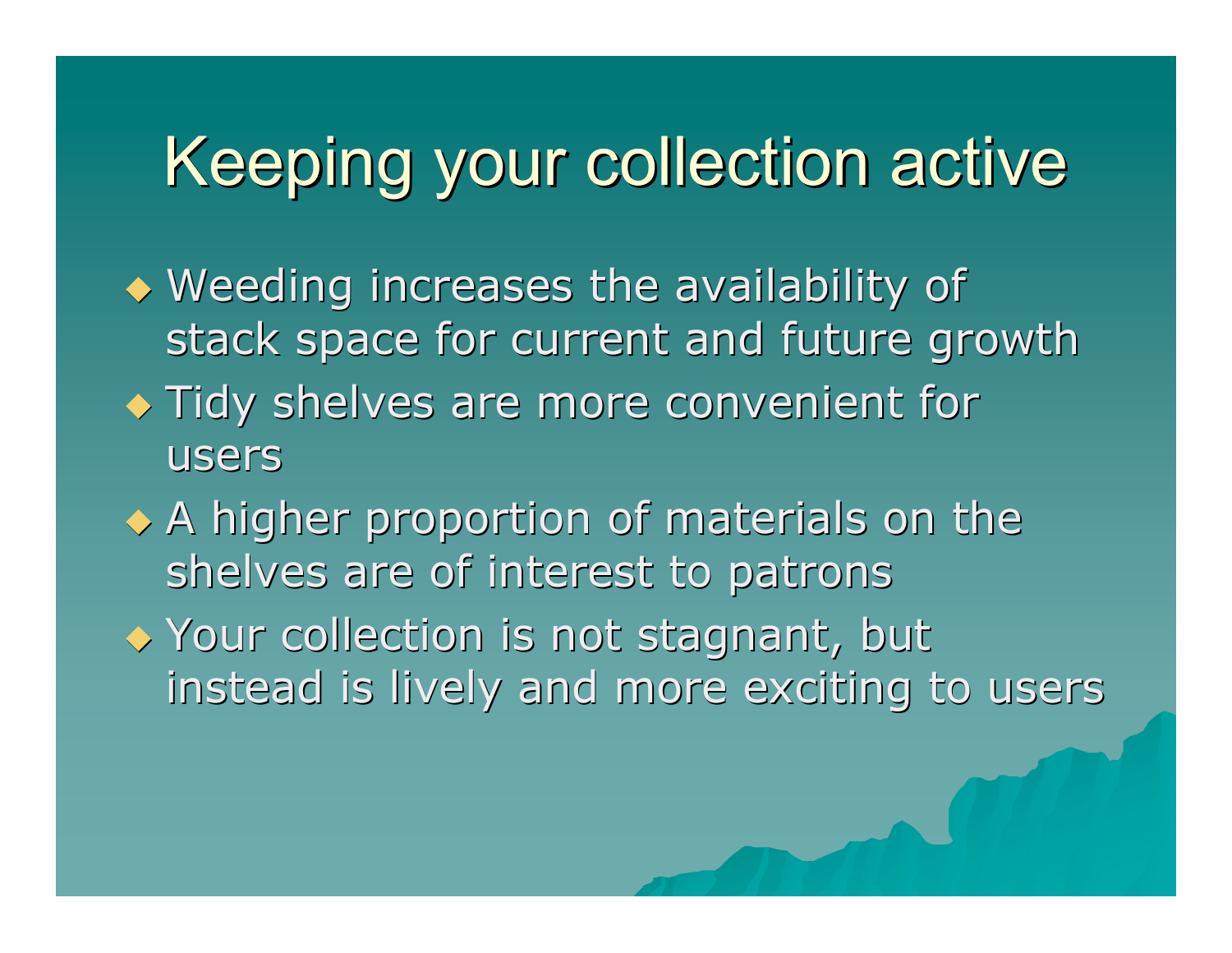#### Slote's Recommended Standards

- ◆ Weed to maintain a core collection of books to satisfy 95% of user demand
- All weeded books should be considered for storage
- ◆ One complete weeding should take place each year
- Volumes that have not circulated in X years should be weeded
- **Weeding criteria should be based solely upon the likelihood of future use**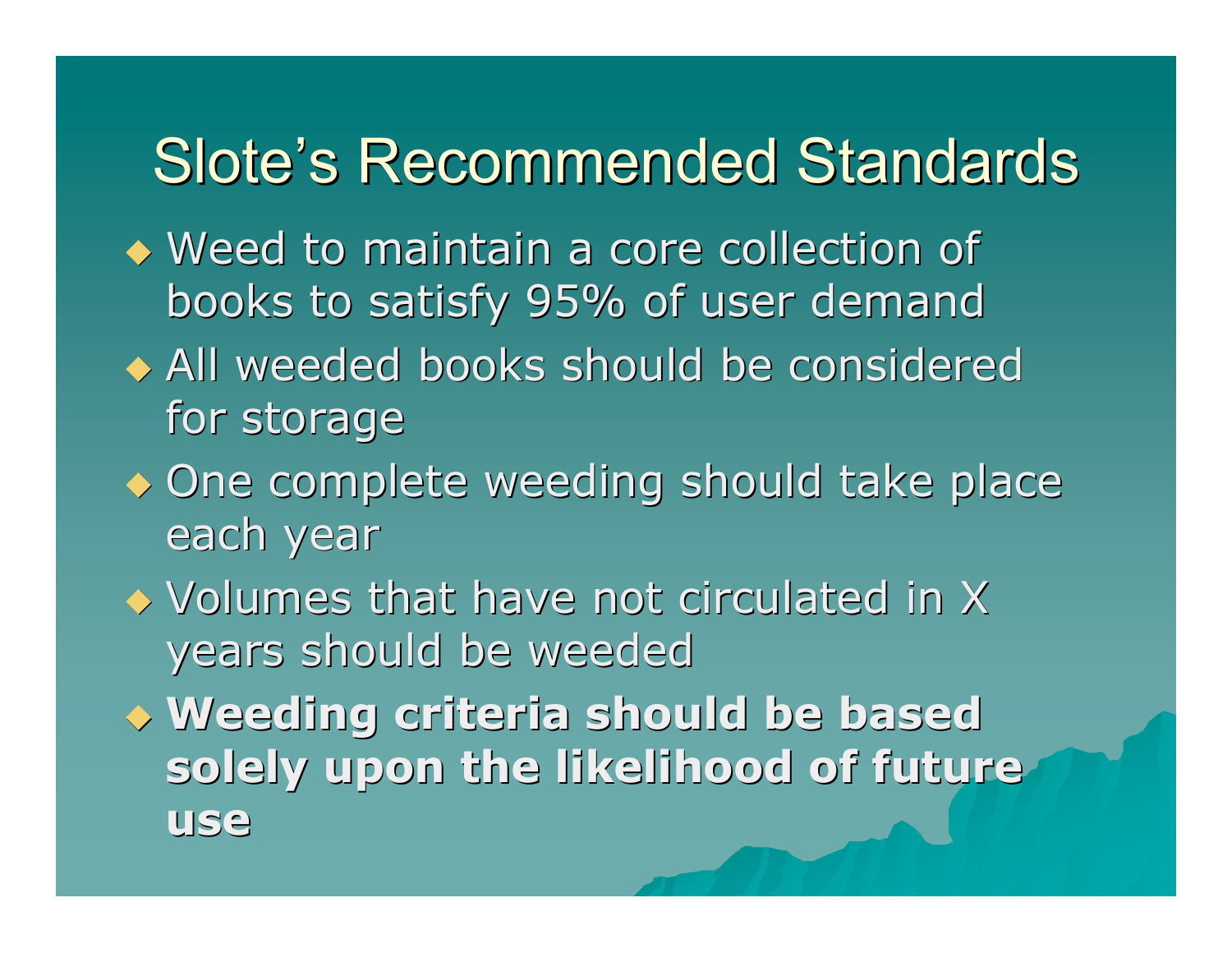## The Past and the Future

- $\rightarrow$  Many studies have found that past use (circulation or in-house) is the best predictor for future use
- Circulation should be a consideration in making decisions to weed, keep, or send an item to storage
- ◆ You must create a plan for what you want your collection to be prior to any weeding project
- ◆ Warning: Some research has shown that **shelf level** has a strong impact on circulation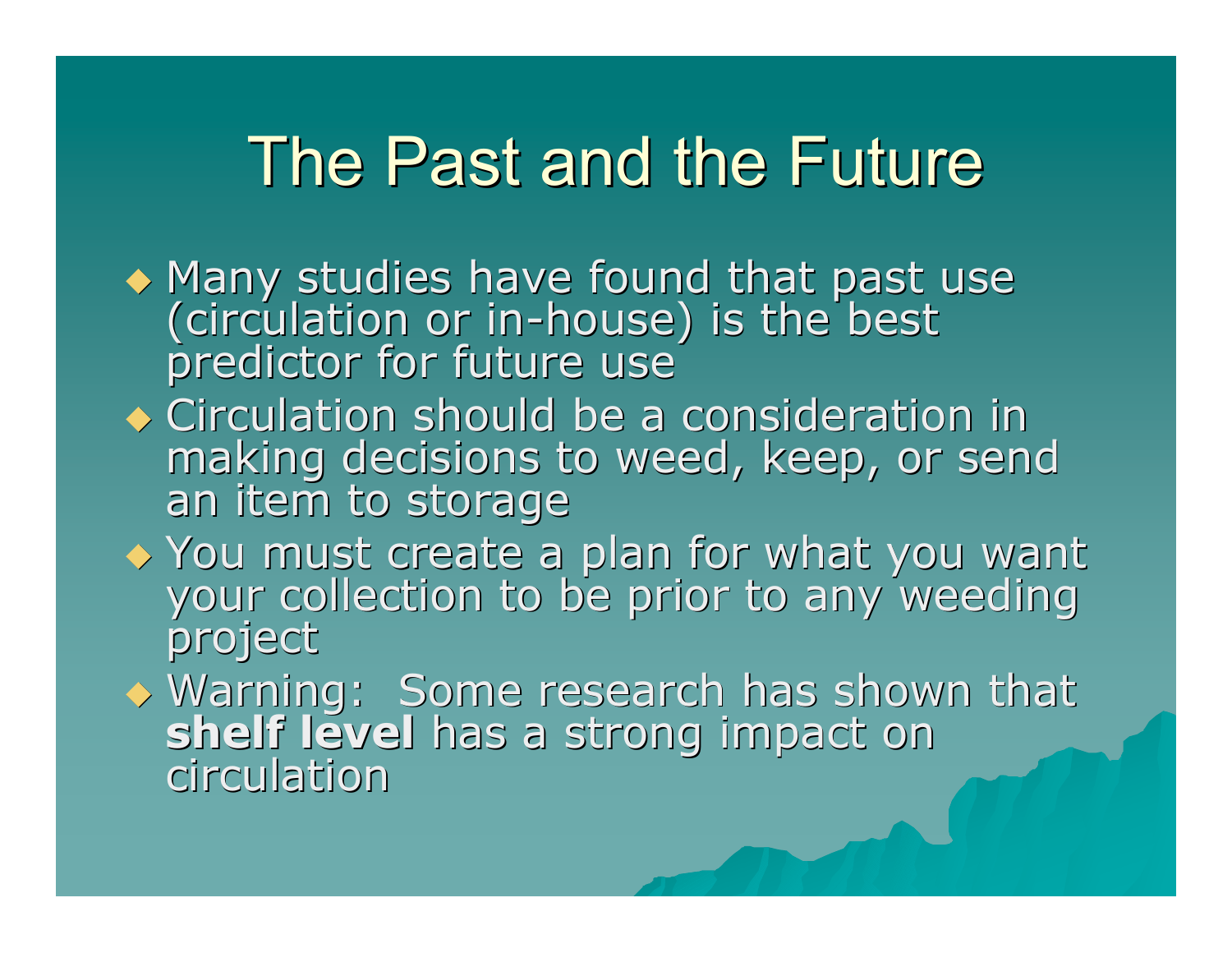# Collection Development

- **+ Prior to any weeding project, draft a collection** development policy, ideally based on your library's vision and mission statements
- $\rightarrow$  There are many resources available to assist you in crafting a sound collection development policy
- $\rightarrow$  Ask yourself how you can select the most pertinent books that your patrons want, and
- What should your long-term strategies be in order to remain an essential, viable part of the academic community? academic community?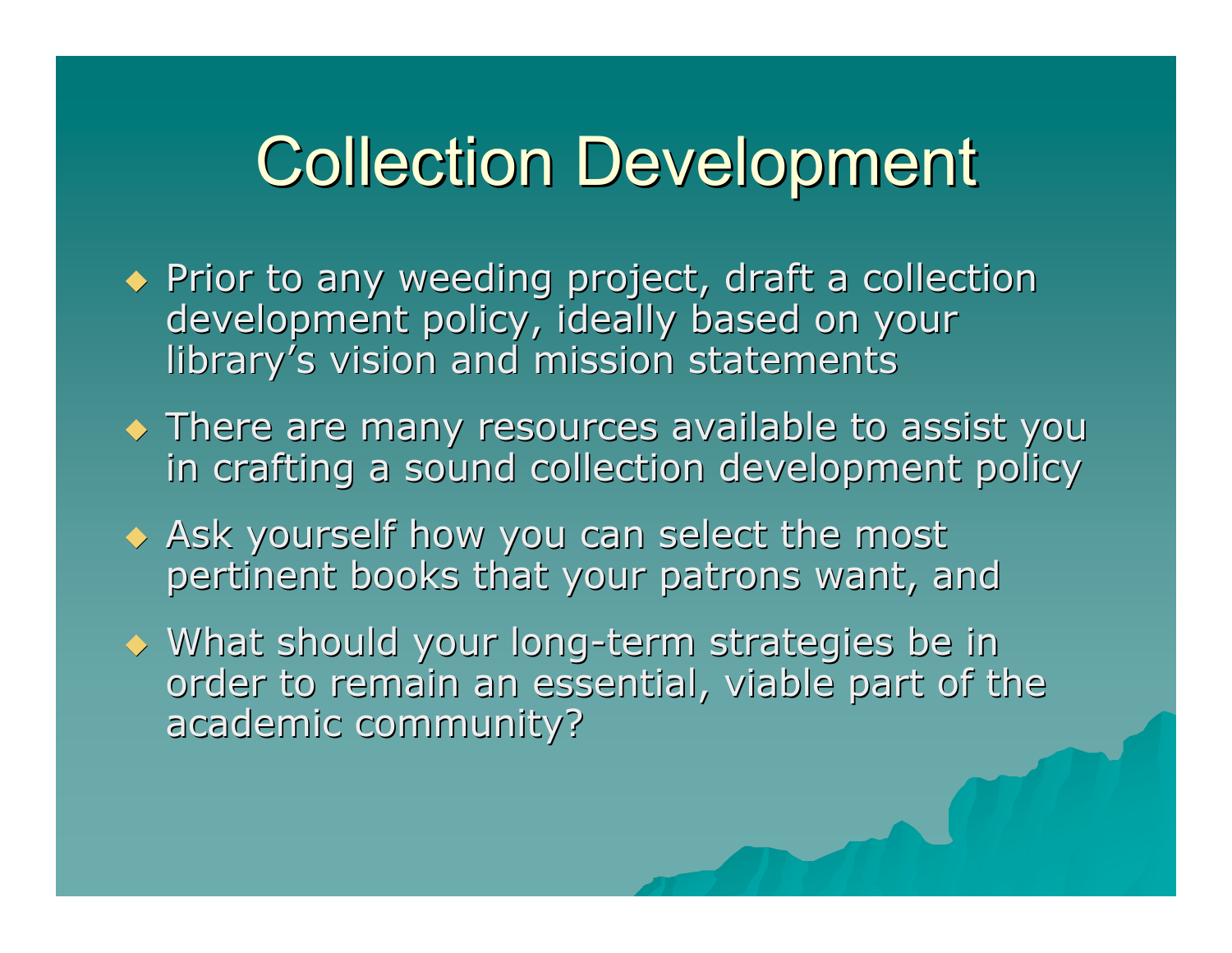# Weeding based on Circulation

 You **can** conduct a deselection project based only on circulation, but …

◆ You will better serve your patrons by using circulation as only one factor in your decision making process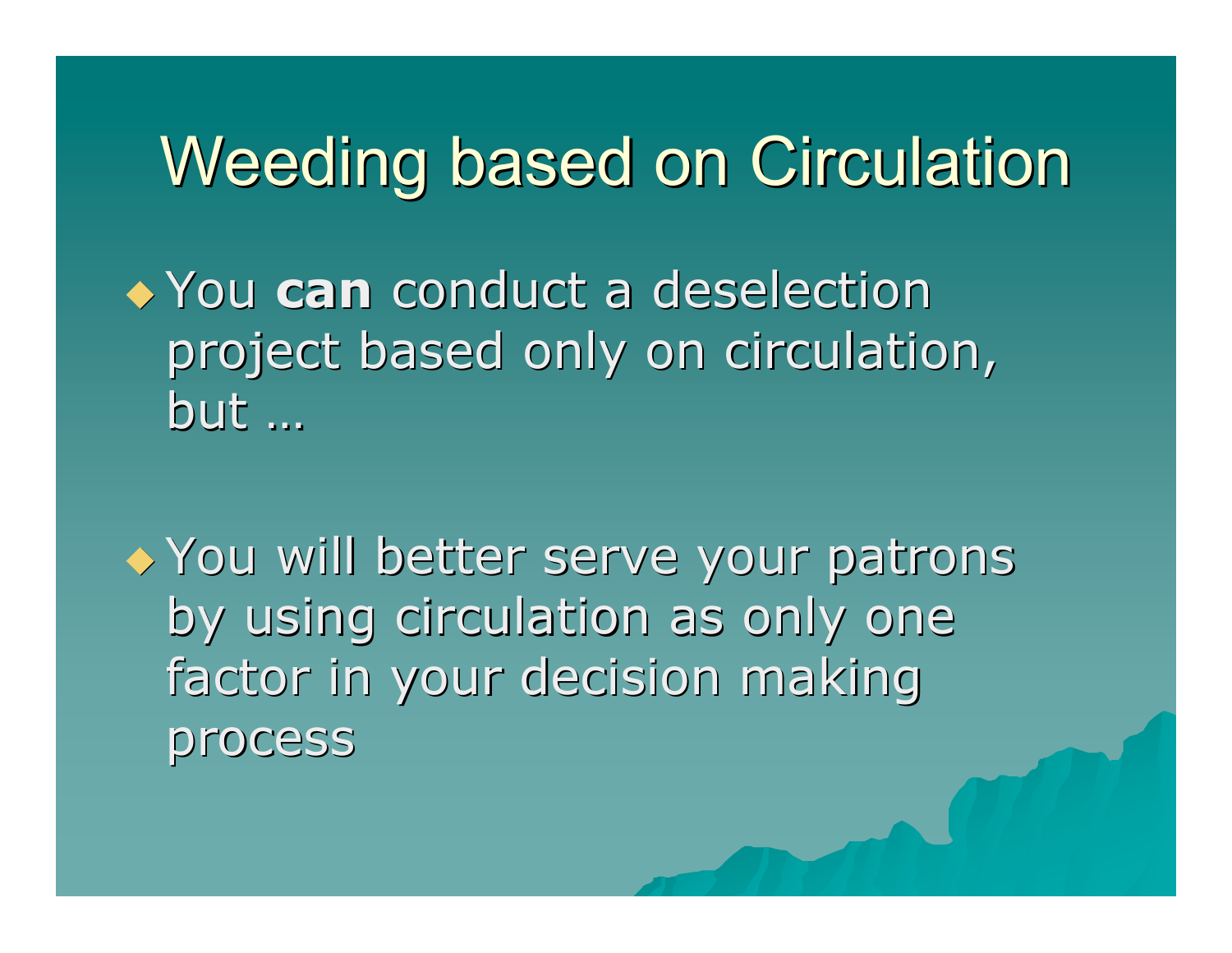## Sample Weeding Criteria

◆ Circulation statistics Duplicate copies **+ Have later/reprint edition** ◆ Have better/more recent sources ◆ Textbook Outdated/Contains incorrect information Inappropriate for your patrons